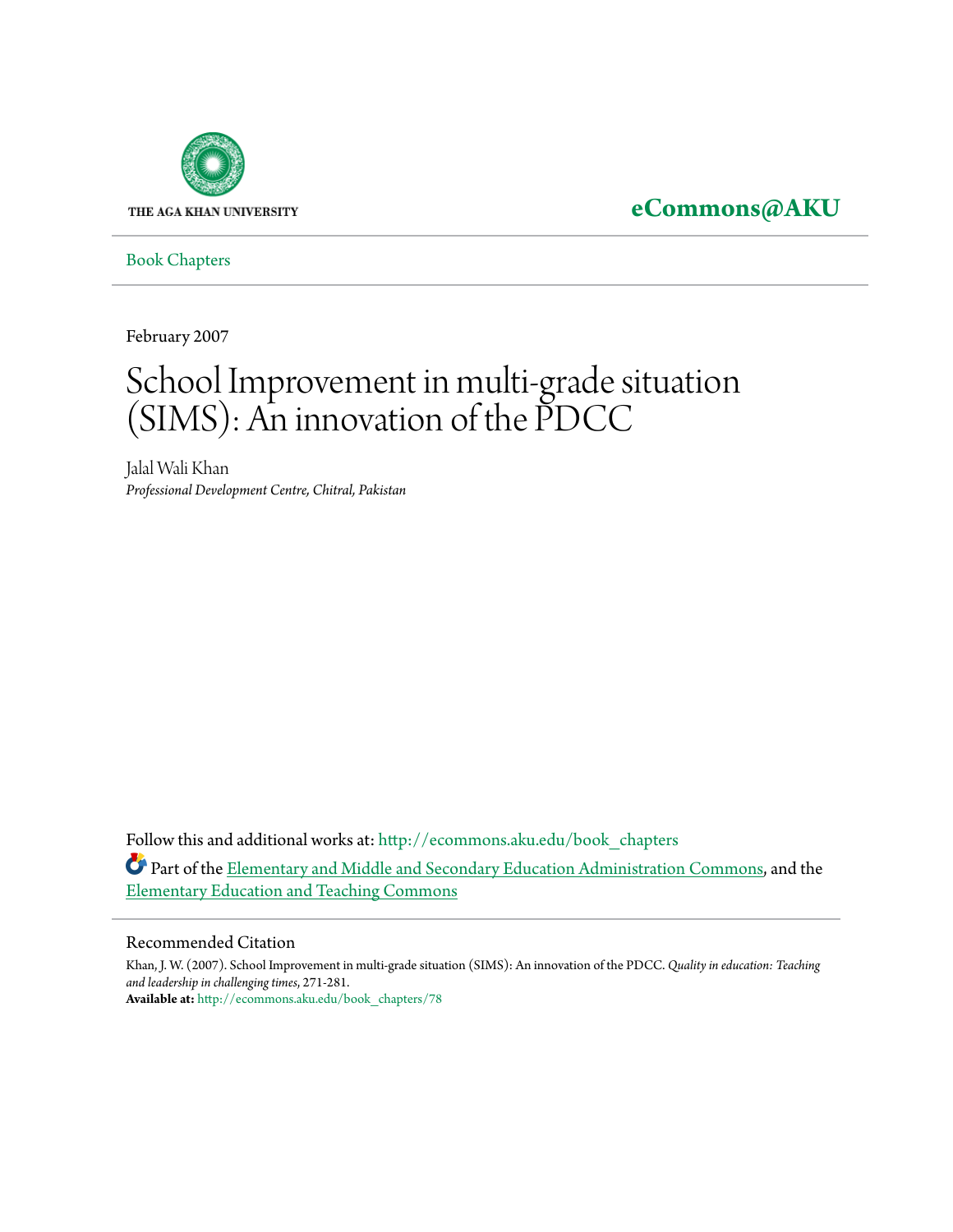# **School Improvement in Multi-grade Situation (SIMS): An Innovation of the PDCC**

*Jalal Wali Khan, Professional Development Centre, Chitral, Pakistan* 

### **Abstract**

*Professional Development Center, Chitral (PDCC), since its establishment in Chitral, is committed to work with its partner education providers for the improvement of quality of teaching and learning in schools. PDCC believes that effective teaching and learning in primary, acts as a foundation stone for higher education, but currently it does not happen in majority of our primary schools. Multi-grade situation in primary schools is one of the many reasons of low quality education. School Improvement in Multi-grade Situation (SIMS) was piloted in five schools aiming to improve the current Multi-grade Teaching (MGT) situation in schools. This study intended to explore some of the successes, challenges and lessons learned as a result of the SIMS intervention.* 

*The focus of the study was to asses the effectiveness of the in multi-grade situation. For gathering information a number of inquiry tools were used. For example, ongoing assessment of teachers during workshop, field visit reports(field notes) of the Professional Development Teachers (PDTs) who facilitated the teachers of pilot schools, classroom observations of teaching and learning, formal (interviews) and informal discussion with students and teachers, and teacher reflective journals. The collected data was brought together in order to develop themes. Through the comparison of the data collected from various sources, it was found that SIMS creates better teaching and learning environment in the classroom, makes school happy place for the students to be in and provides opportunity of sharing resources. However, MGT demands for both the capacity and will of all the stakeholders especially the teachers.* 

# **Introduction**

This paper gives a short history of developing and implementing a school improvement model called, "School Improvement in Multi-grade Situation SIMS". It also briefly discusses the main components of the SIMS model. At the same time it highlights some of the success stories, as well as pointing out some of the challenges in the way of effective teaching and learning in Multi-grade situations as a result of the SIMS intervention in one of the primary schools. The paper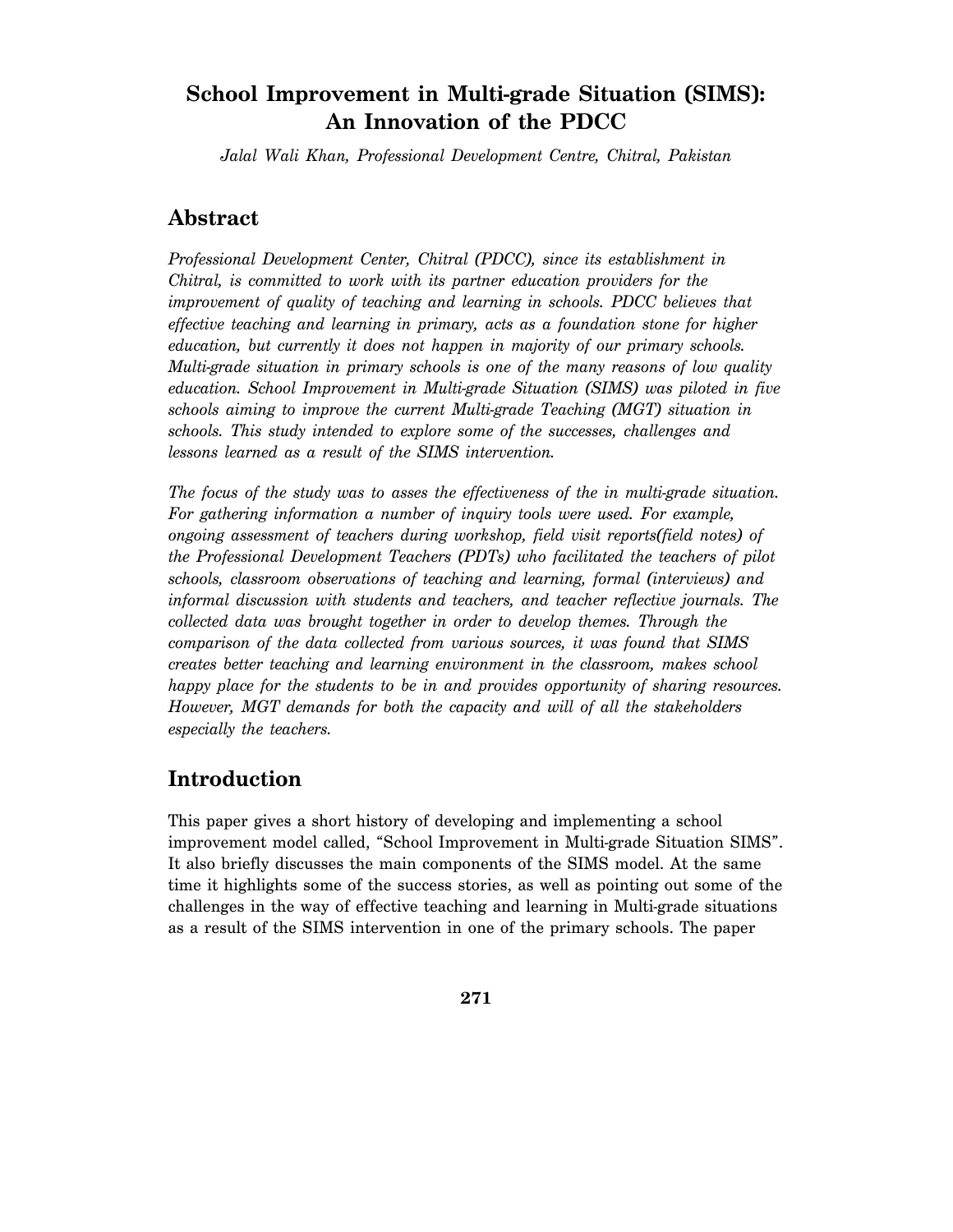further shares some recommendations for the effective implementation of the SIMS model in schools where there is a multi-grade situation exists.

# **Background**

Since the establishment of the Professional Development Center in Chitral (PDCC), it has been committed to working with its partner education providers such as the AKES, P Chitral, Government Educational Department and the Private Educational Sector. The objective of the PDCC is improving the quality of teaching and learning in schools through the professional development of teachers, head-teachers and other stakeholders.

Aiming to meet some of the professional training needs of teachers in Chitral, the PDCC conducts short as well as longer certificate courses for teachers, headteachers and managers from time to time. Besides the short courses, it is intended to develop some sort of school improvement models that could be replicable and would work towards the long term objectives of overcoming the educational impediments in Chitral.

A multi-grade situation in primary schools is one impediment in quality education. It arose during our need analysis survey, as well as during the stakeholders' conference. Most of the schools both in the AKES and the Government Education System and the major partners of the PDCC in Chitral have a multi-grade setting. Some surveys conducted in Chitral and Northern Area show that although in some schools students' learning achievements were better than some of the mono-grade schools, no effective learning was reported in the majority of the multi-grade settings. As reflected in the report on MGT by professional development team of AKES, P Chitral, July 2003, "No worthwhile tasks are given to the students who are not focused during MGT. As a result, students sit idle and hence, no effective learning takes place" Similarly, a teacher of a government primary school mentioned, "No teaching and learning takes place if one of us is absent, as one teacher can only control the students". By control he meant keeping the students quiet so that they would not misbehave. Approximately 90% of both the AKES and government primary schools are running in a multi-grade situation. Two to three teachers teach six classes having an overall enrollment from a minimum of 70 students to 180 students in a primary school (Annual Report AKES, P. 2003)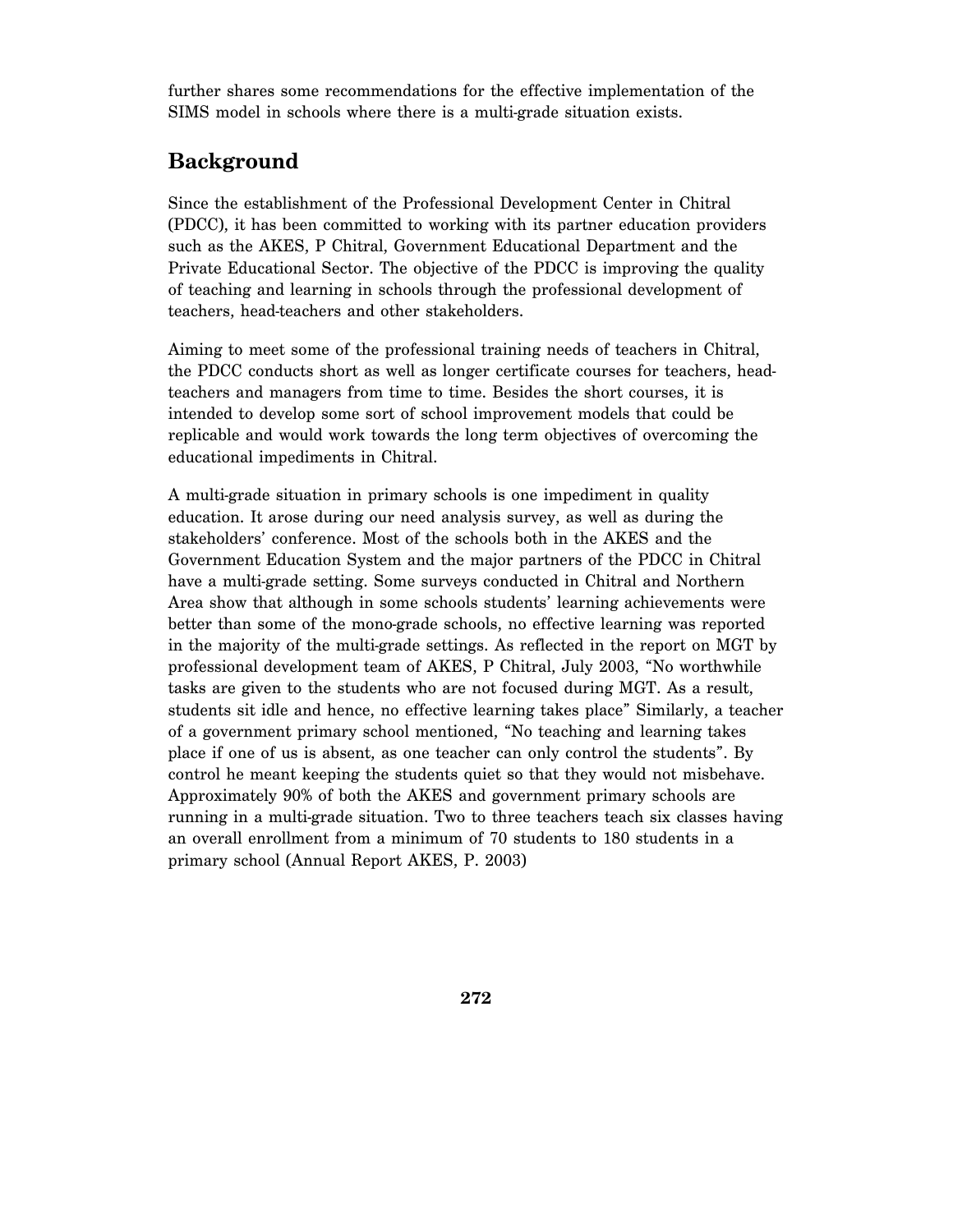# **Aim of the SIMS Model Developed by PDCC**

SIMS aims to improve the current multi-grade teaching situation in schools through enhancing teachers' content knowledge and improving their pedagogical skills especially in multi-grade teaching. It also aims to enhance students' learning achievements and create awareness among communities regarding their roles and responsibilities in child education.

# **The Model**

School Improvement in Multi-grade Situation is embedded in four major components;

- 1. Negotiation with the partner organizations;
- 2. Professional development of primary school teachers;
- 3. Providing support to the teachers for the implementation of learning from the workshop in their actual classroom situation;
- 4. Exploring ways for on going support mechanism through their respective school management/parent Teacher Associations for the sustainability of the changes and for further improvement.

# **The SIMS Intervention**

After negotiation with our partner organizations, that is the first component of the model, SIMS was piloted in five schools, which included 2 government schools, 2 AKES - P and 1 private school. The reason of taking the five schools was that they represented our partner organizations and were easily accessible to PDCC. Each of these schools had a different setup and culture, but had a multigrade setting/situation. The teachers went through an intensive workshop before starting MGT in the schools. After getting training at PDCC, the teachers went back to their respective schools where they were followed up by the PDTs from time to time as a part of the third and fourth component of the model.

The focus of the study was to asses the effectiveness of the intervention. For the data gathering, a number of inquiry tools were used. For example, on going assessment of teachers during workshop, field visit reports(field notes) of the (PDTs) who worked with the teachers, classroom observations, formal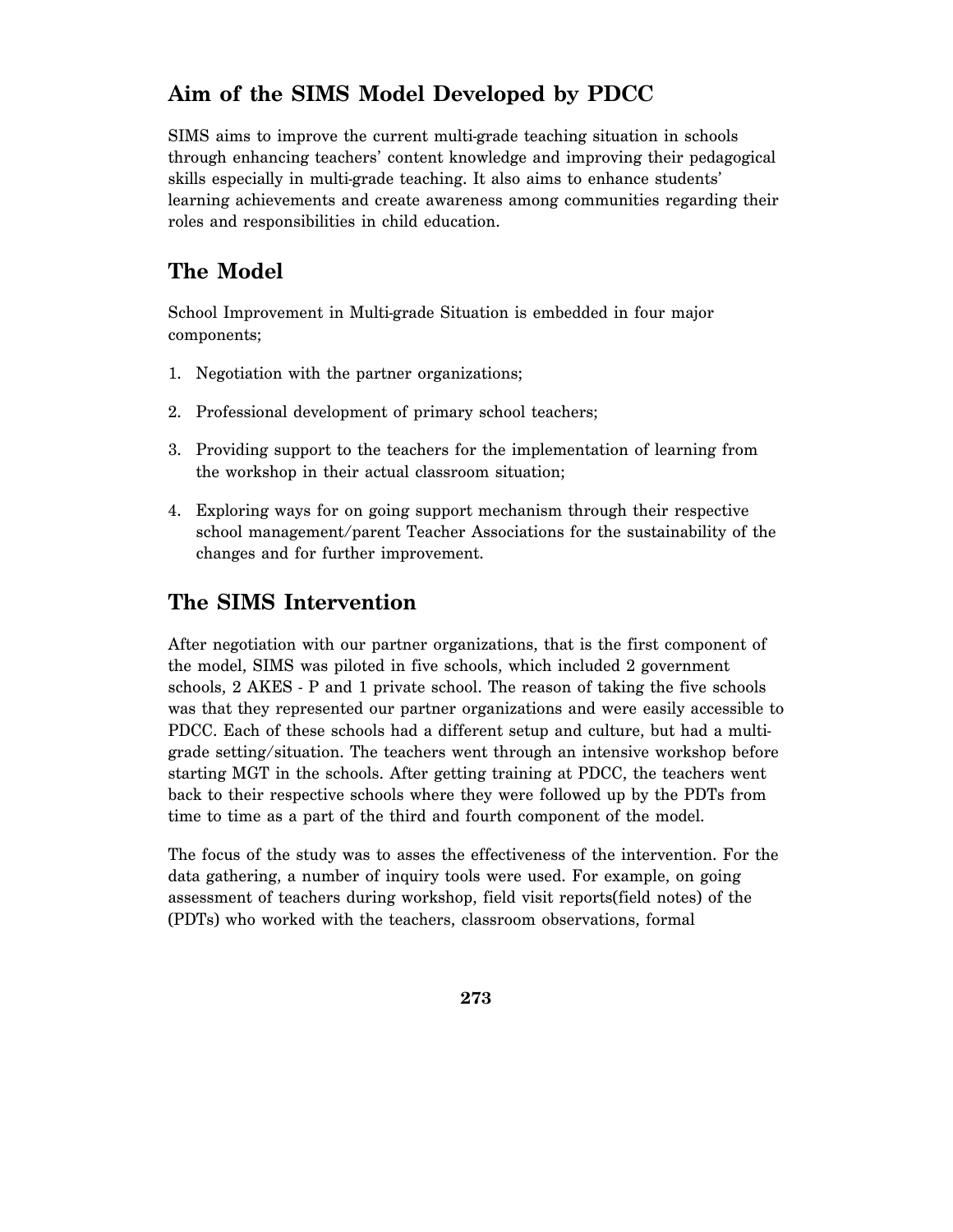(interviews) and informal discussion with students and teachers, and teacher reflective journals.

# **Tamer-e-Sirat Model School (TMS) Seen, Chitral**

### **School Profile**

The TMS is an English medium school situated at a distance of about eight kilometers from PDCC. Textbooks of Afaq publishers, which are in English, are used in the schools. There are four classrooms surrounded by a small boundary wall and a small assembly court where the students assemble for morning assembly and play during short break. There are five classes (Nursery, K-G, I, II & V), and grades III & IV are missing. Nursery and K-G classes are made sit in one room; while classes I, II & V have separate rooms prior to the SIMS intervention. Three classrooms were carpeted while there were desks and benches in one of the classrooms. There were four teachers to teach eighty two students.

#### **Class-wise enrolment**

| Classes   | Nursery | ΚG |     |     |    |
|-----------|---------|----|-----|-----|----|
| Enrolment | 13      |    | 1 O | 9.4 | 16 |

Though Nursery class and K-G would sit in one room, no Multi-grade Teaching (MGT) was happening. Teachers were found busy with one class without engaging the other class in meaningful learning.

The school used a time table that allocated periods of thirty-five to forty minutes for each lesson and observed a total of five to five-and-half hours of teaching a day. No time was allocated for Arts & Craft or for physical education in the daily timetable. Although TMS is an English medium school, most of the teaching is done in Khowar (mother tongue). Student-student interaction was almost all in Khowar.

Teachers used more or less activity based teaching. The students seemed to be confident enough, and they would try to answer the questions asked in Urdu but would hardly ask any questions.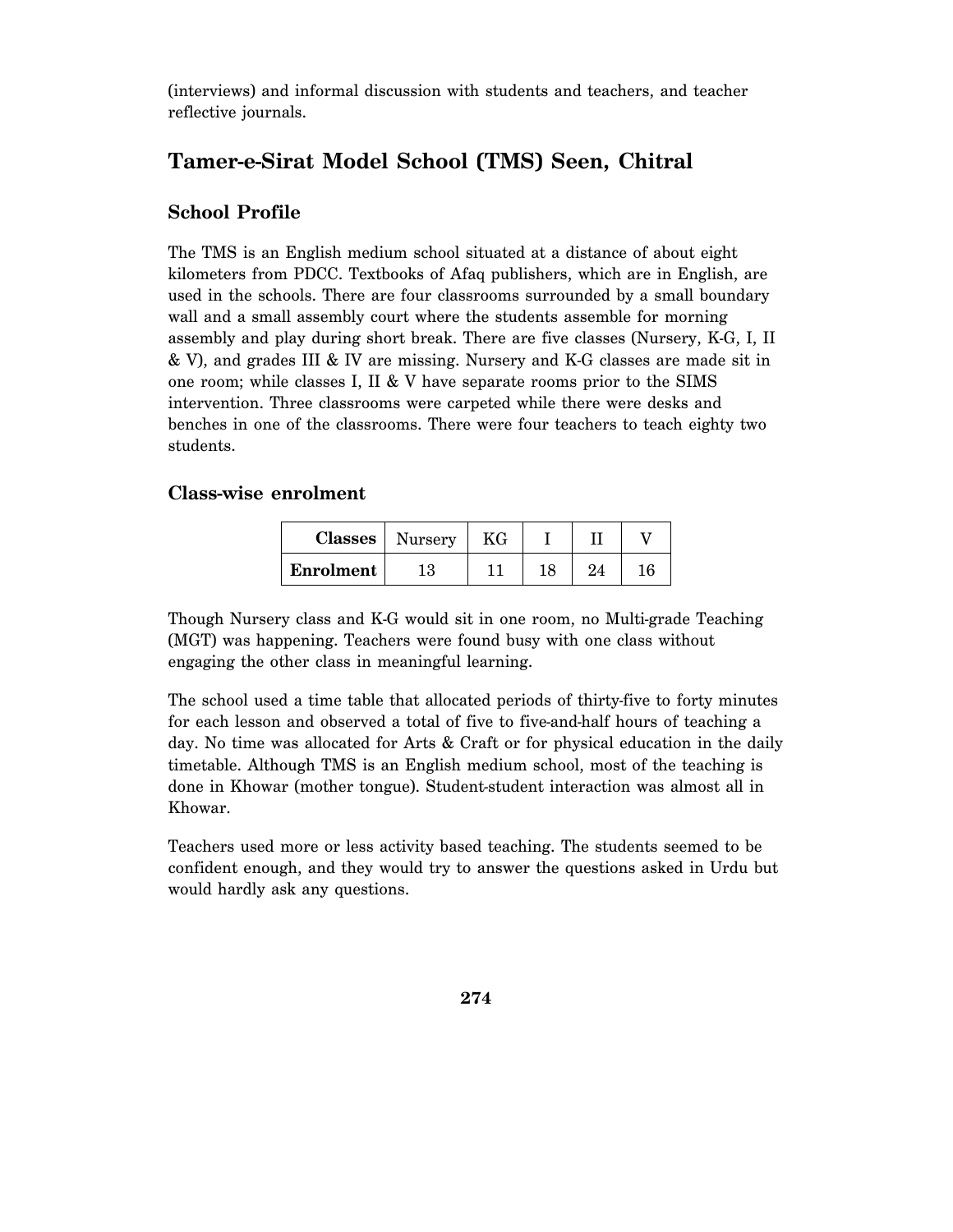### **SIMS Intervention and Achievement Analysis**

### **Professional Development of Teachers**

In the first phase of the SIMS Model, a four week workshop was organized for the teachers during summer vacations in order to save the students' learning time. Before conducting the workshop, a need analysis survey was conducted in some of the schools. This survey report helped the workshop facilitators to work with the teachers rather than working for them. Although the blue print of the workshop plan was developed, the process followed the constructivist approach looking at the emerging issues from the classroom. It started with elicitation of teachers' current practices in their respective schools. The facilitators tried to build on teachers' own current practices and linked it with different concepts and models of MGT.

#### **Improvement in Teachers' Pedagogical Content Knowledge**

At the beginning of the workshop the participants came out with the understanding of Multi-grade Teaching as teaching of more than two grades one by one. "Teaching more than one classes by one teacher is MGT", (composite quote, group work presentation). The facilitators tried to add to the previous understanding of the CPs of MGT, and shared Miller's model of Multi-grade Teaching with the CPs. As a result of the discussions on MGT, they came out with different understandings of MGT. One of the CPs mentioned in their reflection, "Keeping more than one classes in meaningful learning activities at one time by a single teacher is MGT and is very challenging". These types of discussions led to the discussing of different strategies regarding MGT. For example, reframing class-wise timetable, putting concepts in a sequential order, and developing unit plans were some strategies discussed by the CPs. Discussions on the mentioned strategies and techniques resulted in getting insight on both the positive and challenging aspects of MGT. A CP reflected, "Now I can teach easily in a multi-grade situation as unit planning and putting concepts into sequential order have helped me a lot". Another CP mentioned her views, "To me MGT seemed to be impossible, now although it still challenging, it's no more impossible".

Re-organization of the curriculum, especially putting concepts given in the textbooks in a sequential order (concept blocks) was one of the major components of the SIMS teacher workshop. The CPs found the activity very helpful. They reflected, "Now we understand how these concepts that are to be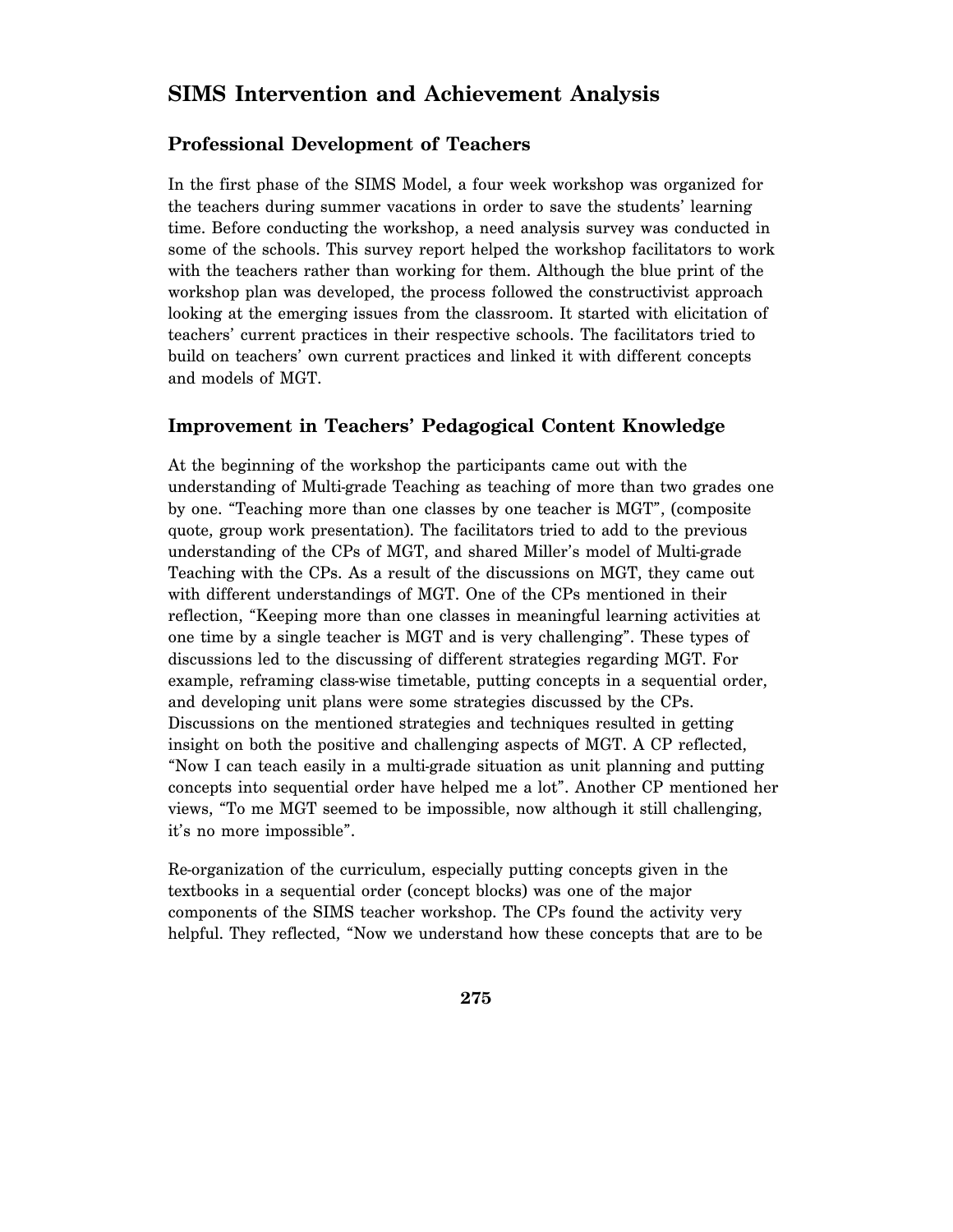taught at different level are interrelated. Now we can easily teach using concept blocks" (composite quote, reflective journals of CPs)

#### **Improvement in Teachers' Subject Content Knowledge**

Content knowledge and pedagogical content knowledge are clearly linked. One can hardly know how to teach a subject with ignorance of content. Miller, K (1997) also argues that just knowing the subject matter is not sufficient for teaching it. In order to enhance the CPs' content knowledge and improve their pedagogical skills, a number of new ways of teaching were introduced during the workshop. Most of them shared their reflections saying, "We enjoyed working in groups. It is not only a good way of learning but also develops our confidence especially when we present our work" (composite quote, reflective journals of CPs). Their beliefs about teaching of different subject were changed as a CP shared her reflection, "I got the idea that science can be taught with simple things which are available everywhere in the environment". "Now I know that science is not a boring subject. It is we the teachers who can make it either boring by teaching it the way we are teaching or choose to make it interesting by teaching it in a better way" (composite quote, reflective journals of CPs). Similarly, reflecting on the teaching of Social Studies in a primary school, a CP said, "Now I realize how important it to teach social studies in primary classes". Reflecting on their own learning of mathematics and then their current teaching practices with regards to the subject, they perceived mathematics as a boring, difficult and dry subject both for students and teachers. During the workshop when they were introduced to some thinking activities like pattern seeking, problem solving, magic squares they said, "The boring math is becoming interesting" (composite quote, CPs informal discussion). Reflecting on language games and story telling in language teaching, especially in a multi-grade classroom, the CPs mentioned, "Story telling plays a vital role in the teaching of Language", (composite quote, reflection of CPs)

#### **Improvement as a Result of Changes Brought at School Level**

The teachers have initiated the following changes after receiving MGT training with the help of the PDTs during their visit to the school. They helped and guided the teachers in framing the changes in even more appropriate ways during the field visits to the school. Some of the visible changes and their results are discussed as under.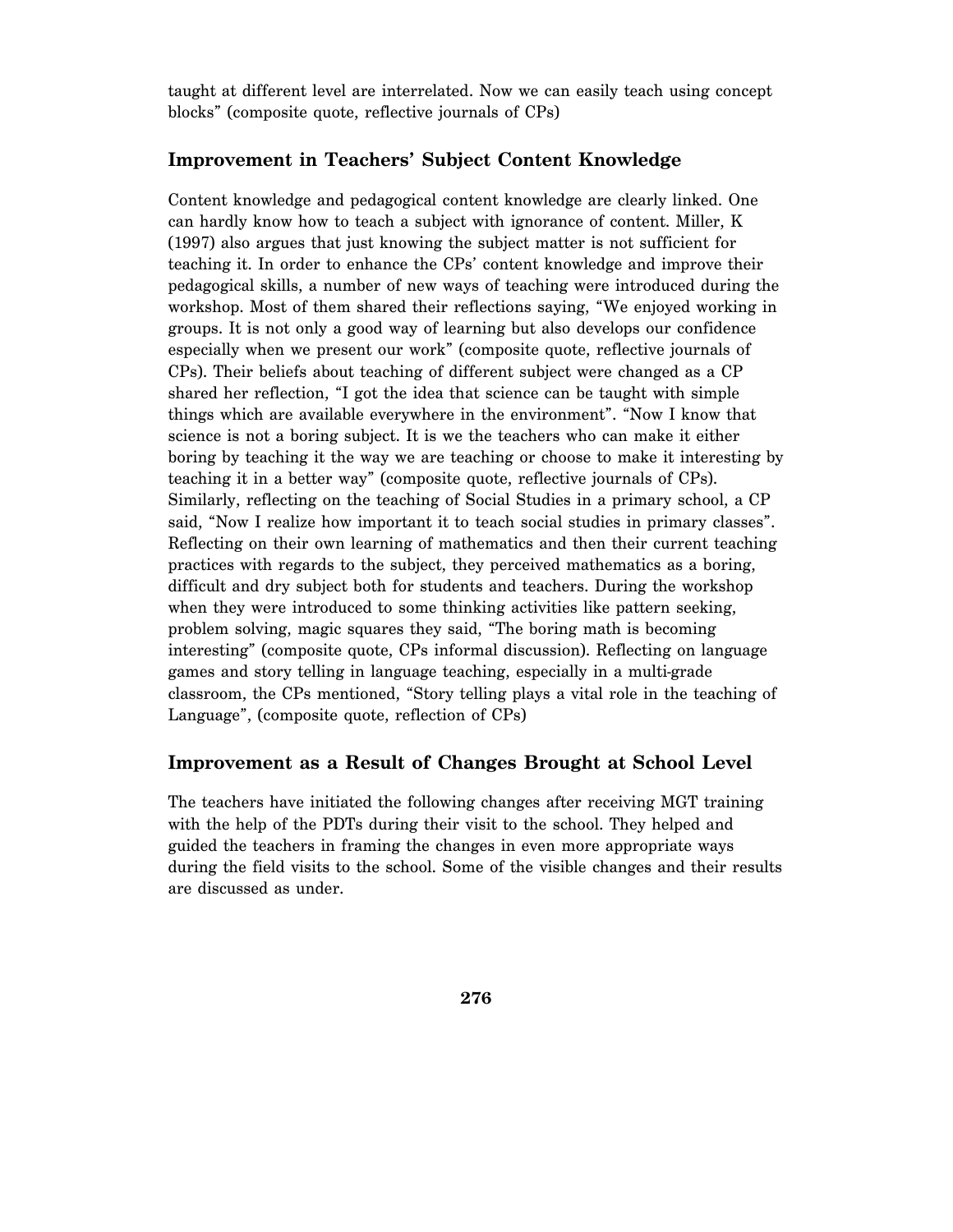#### **Structural Arrangements**

The teachers made Nursery class and K-G sit in one room and Class I & II in another room. This structural change allowed the teachers to teach four classes in a Multi-grade Situation (MGS). As a result, two teachers remained busy at a time, while one teacher was free to check home tasks of the students, lesson preparation and or to help teachers if there was any need. Another benefit of the changed seating arrangement was that one room was spared to be developed into a resource room and library. They also replaced the small classroom of grade V with a bigger one for MGS. This replacement made the classroom movement of students and the teachers easier. Now teachers could reach every student for guidance and facilitation. Since two classes sit in the same room, they helped each other. A student mentioned, "We are learning from our seniors".

A new one hour timetable instead of the 40 minute time-table was introduced without disturbing the total school hours. The teachers found this new timetable helpful in doing sufficient activities in the classroom for effective learning. It became possible for the teachers to get sufficient time for giving individual attention to the students of both the classes in MGT situation. "40 minutes timetable was not appropriate to perform activity based teaching" (interview of the head-teacher)

Each teacher started developing unit planning based on concept blocks developed by the teachers. It was a challenging task, but the teachers seemed to be enthusiastic and they sat for late hours to develop such type of activities. "At the beginning we had to sit after school but it made our teaching easy. We put the similar concept of both the classes in a sequence. It helped us in planning lessons effectively" (Composite quote, informal discussion).

The school had no library and the students did not have access to reading materials other than textbooks before the SIMS intervention, and the introduction of mobile library service. A student said very enthusiastically, "Thank you very much for story books". The students were not only reading story books, but also reproduced them in their own words both verbally and in writing. A student produced the story in pictorial form after reading the text.

#### **Positive Attitude towards Teaching and Learning**

Answering to a question about what changes the students were noticing regarding the attitude of teachers after the SIMS workshop, one of the students did a role play showing how the teacher entered their classroom before and after the SIMS workshop and this was quite interesting. "Now, we feel shame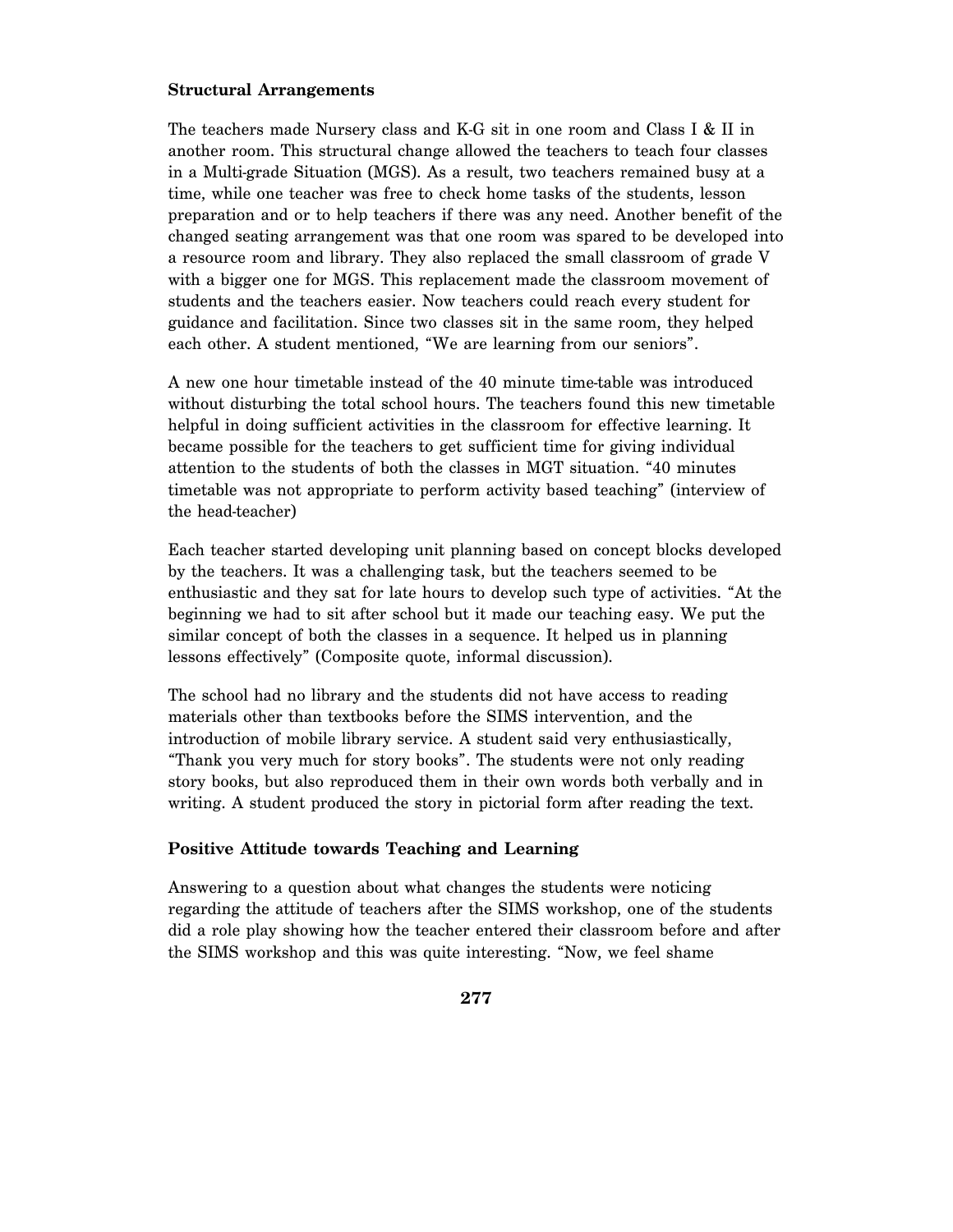reflecting on our act of using stick", said the teachers. Teachers were sharing the comments of the students saying, "Miss! What happened to you? You are now laughing and not beating us if we misbehave" This type of attitude not only lowered the absenteeism rate, but also developed a visible confidence among the students. Practice of basic social skills in school also improved students' attitude towards learning. Sometimes students misbehave due to a lack of social skills and they have very little idea how to interact appropriately with their classmates.

#### **Enhanced Teaching and Learning**

The students seemed to be more confident and motivated to learn. This appeared during the classroom teaching and learning observation by the PDTs, "Students were more interactive and took interest in activities. The students now perform better in weekly and monthly tests given to them. They do home tasks regularly," (document analysis). Answering a question about the comparison before and after the SIMS intervention, the students mentioned, "We enjoy learning as teachers are now friendly and give us books to read, tell us stories, and allow us to play." Students work-displays in the classroom, talking about the displays, writing on the notebooks and answering simple questions; are also a testament to the positive impact of the SIMS on students' learning. Another student mentioned, "We are learning from our senior friends".

Using low cost/no cost teaching material is an essential component of the SIMS model. Alvi (1992, p.2) sees the use of teaching material from the local environment as, "Low cost, no cost materials or in other words, teacher made materials should play a very important role in education". Teachers have initiated improvising and using low cost/ no cost teaching materials. For example, they were making charts, drawing maps, making thermometers from plastic bottles, making card badges etc. "We enjoy drawing, coloring and making story using wall pocket-board (teachers have developed pocket board from cloth. They use picture cards, number cards, word cards for different purposes and it leads to student self learning facilitation)" (informal discussion with the students).

The introduction of a wall magazine made from old magazines, newspapers collected by the students and teachers has had a great impact not only on students' learning, but also on the developing of healthy competition among the students and the subsequent sharing of information. Hoyle (1994) argues that a classroom that works for equality in which pupils and teachers are working together enable the learning process to occur successfully.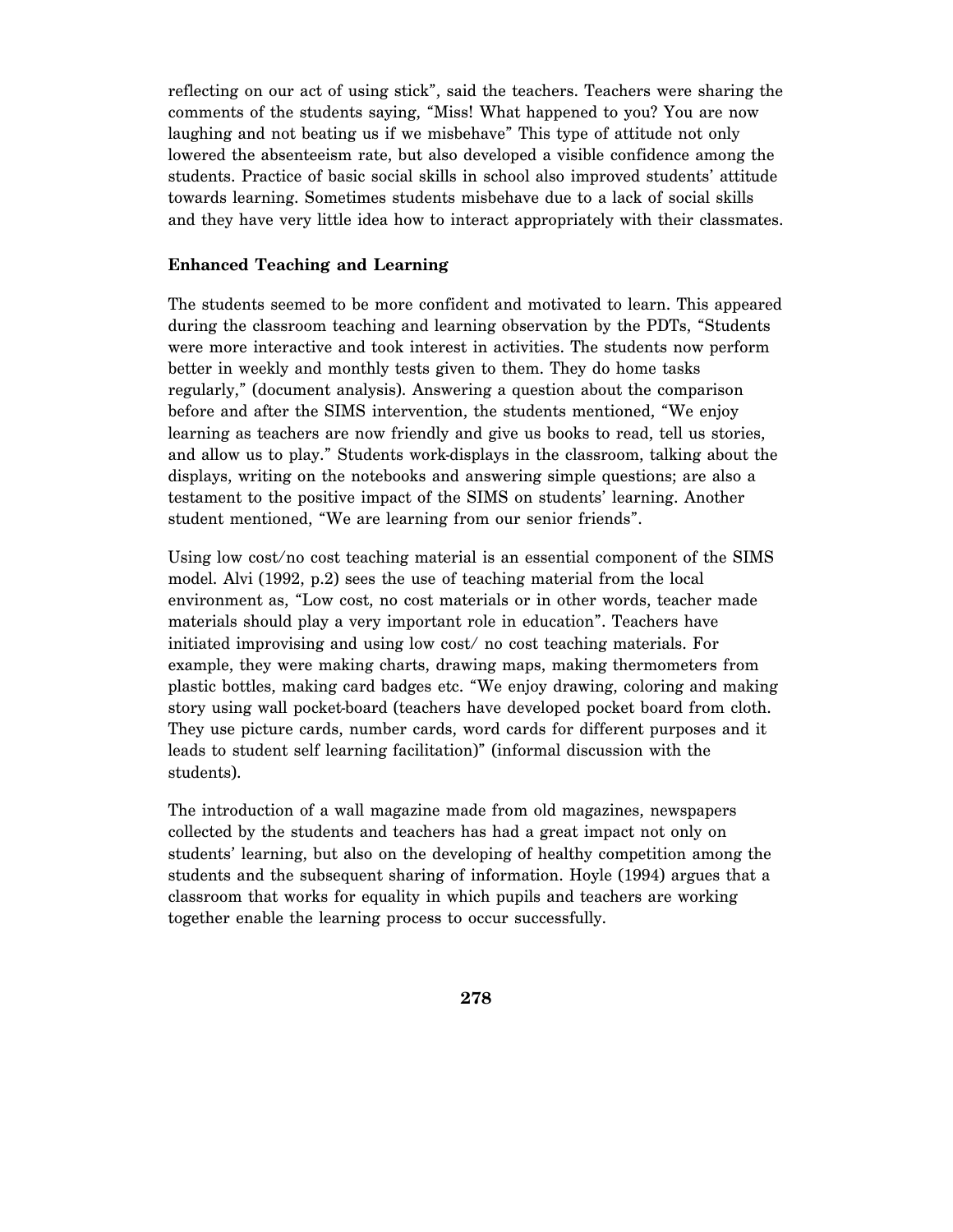Student work-displays in the classroom received less importance before the intervention of the SIMS. Similarly, there was no time allocated for Art & craft (A&C) in the weekly timetable. With the inclusion of a 40 minute A&C class for each grade in the weekly timetable, numerous creative works were produced by the students. The students not only took interest in making dolls, animals from old pieces of cloths and mud, but also presented their work with confidence. Students could draw, color the drawings and display them and feel proud to do so. "I never thought that young children could do such creative work", noted in the reflective journal of a teacher.

### **Challenges**

Although a number of improvements were observed, there were challenges with the SIMS model and some of them are highlighted.

"Iss MGT nay nak Mey dam kar dia", reflection of a teacher. (It is too difficult to continue). This was the initial feeling of the teacher but it changed at later stage, "this MGT is becoming interesting as students enjoy it, taking interest in learning and coming to school happily".

### **Lacking Pedagogical Skills with Reference to Multi-grade Teaching**

Teachers found the professional training given not sufficient to be skillful in putting concepts into sequential order, developing scheme of work, framing meaningful unit planning and being skillful to involve parents in students' learning. To keep the students in meaningful learning activities, teachers need to plan challenging activities. This planning demands for skills, commitment and time which is no doubt challenging. Vincent, S. (1999) also argues that it is true that a multi-grade classroom requires more planning, collaboration, and professional development than mono-graded classroom.

### **Coming out from Routine Practice and Sustainability**

The teachers have been trained as a mono-grade teacher and were practicing it for a long time before the SIMS intervention. So, sometimes teachers remain under the pull of gravitational force of switching to comfort zone (Siddiqui, March 2003). There is need to support the teachers against the said in order to sustain the positive change.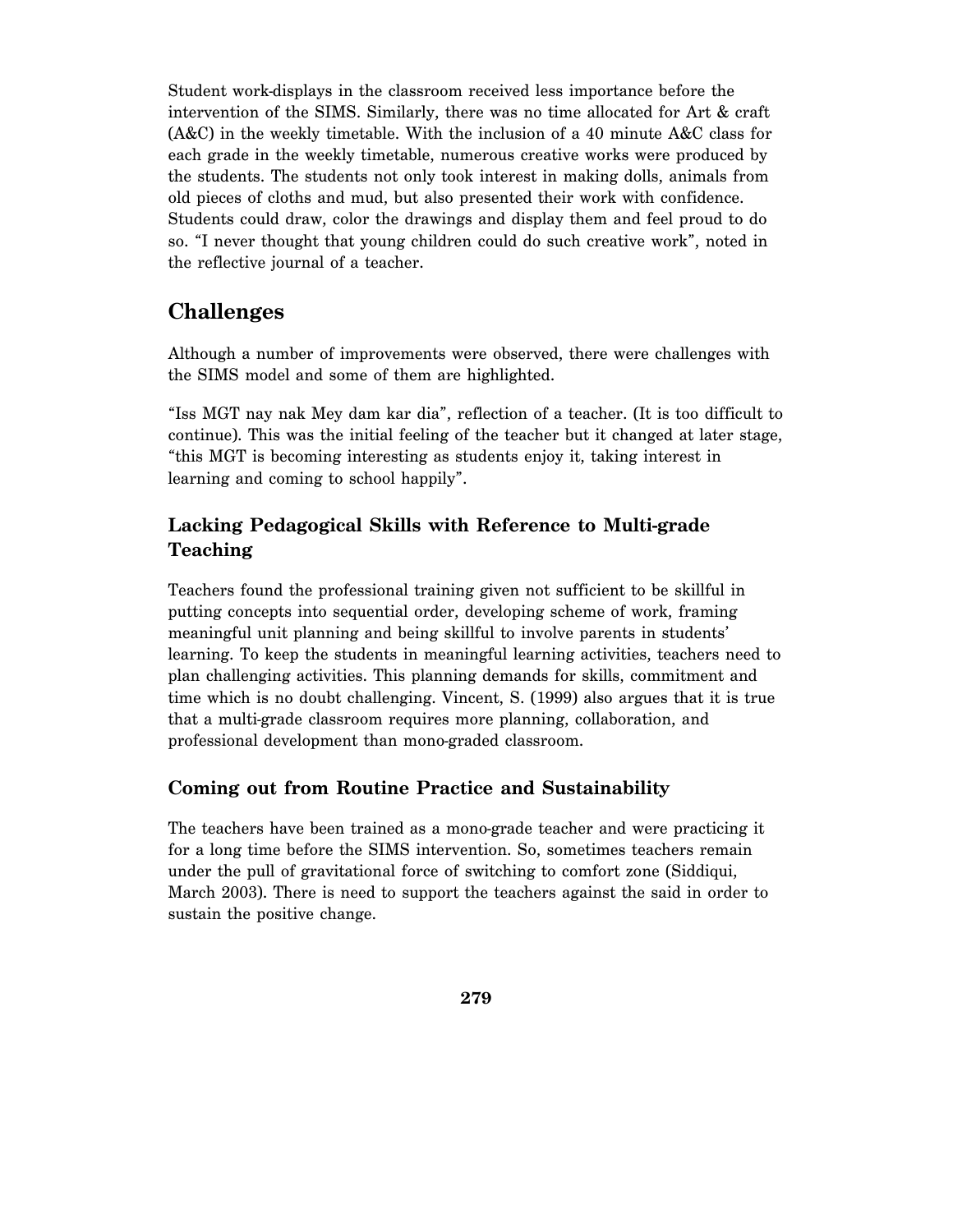### **Lessons learned**

We believe that the model can work even more effectively if the following factors are taken into consideration:

- Teachers' pedagogical skills with especial reference to Multi-grade Teaching would be enhanced through intensive workshops.
- There is need of sustainable support to the teachers at school.
- Appreciation of teachers' hard work, commitment and capabilities by management.
- There is also need for top-down pressure and for bottom-up initiatives by relevant stakeholders.
- Effective parental involvement in child learning would play a crucial role in better teaching and learning.
- There is need to enhance basic health  $\&$  hygiene and physical education activities in schools.

### **Conclusion**

It is concluded that students are enjoying school and learning more than they did before. The teachers are more motivated and skilful and learning new methods of teaching. There are some contributing factors observed with these achievements which are worth mentioning. For example, teachers play a central role in MGT that involves commitment and motivation. Hargreaves (1995) argues that the teacher is the ultimate key to educational change and school improvement. Sitting and working/planning after school, for school activities witness the commitment of the teachers. However, teachers need to be skillful to meet the requirements of creating learning friendly environment in multi-grade situation. The teacher must also be skillful to compete against the hindrances and the factors that force the teachers to switch back to they way they have been teaching for long time. So it becomes the responsibility of the school management to provide the teachers with professional development facilities to enhance and update their knowledge as well as skills in general, and with reference to MGT in particular. While concluding, it should be said that for implementing multi-grade programmes, it must be taken into account both the capacity and the will of all of the stakeholders, especially the teachers, for encouraging greater depth in children's social, academic, and intellectual